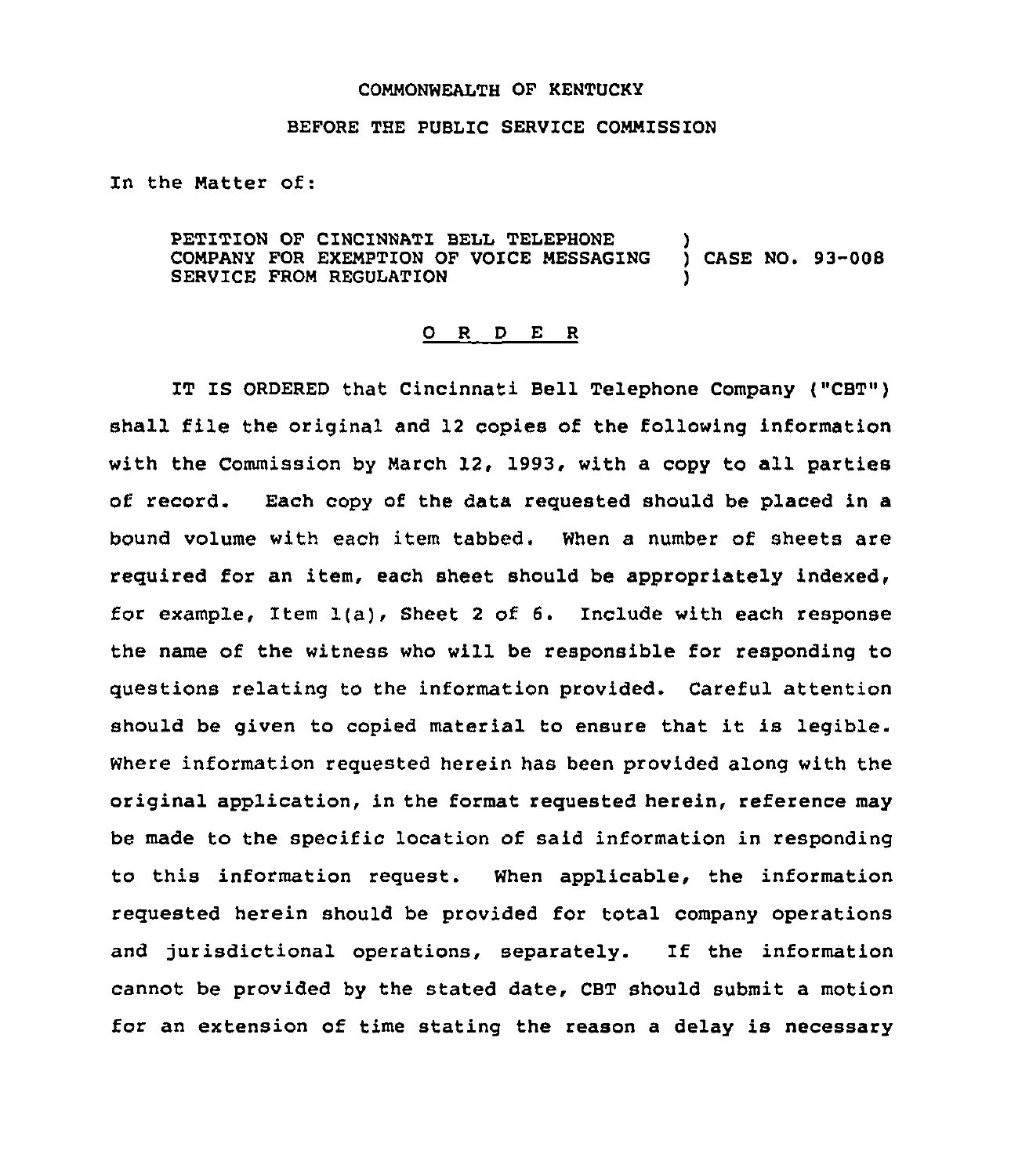and a date by which the information will be furnished. Such motion will be considered by the Commission.

1. Provide <sup>a</sup> detailed description of CBT's AnswerLink Service.

2. For the AnswerLink service:

a. Explain whether or not AnswerLink may be purchased as a "stand-alone" service, without the customer being required to purchase service features other than those required for a dial tone.

b. If so, separately describe each of the service features that are embodied in AnswerLink and which are tariffed.

c. If not, separately describe each of the service features which must be purchased first by the customer and which are tariffed.

d. For each tariffed service to which a customer must subscribe prior to purchasing AnswerLink, describe and Justify the need for tying AnswerLink to each service.

3. Are customers required to purchase AnswerLink as a "total package" or may they purchase only a few of the service features as listed on pages <sup>2</sup> and <sup>3</sup> of CBT's petition? Explain.

4. Itemize the price that will be paid by the customer for each of the service features embodied in AnswerLink for the residential and business markets. Include the profit mark-up or contribution as a separate item for each service feature.

5. For the residential and business markets:

$$
-2-
$$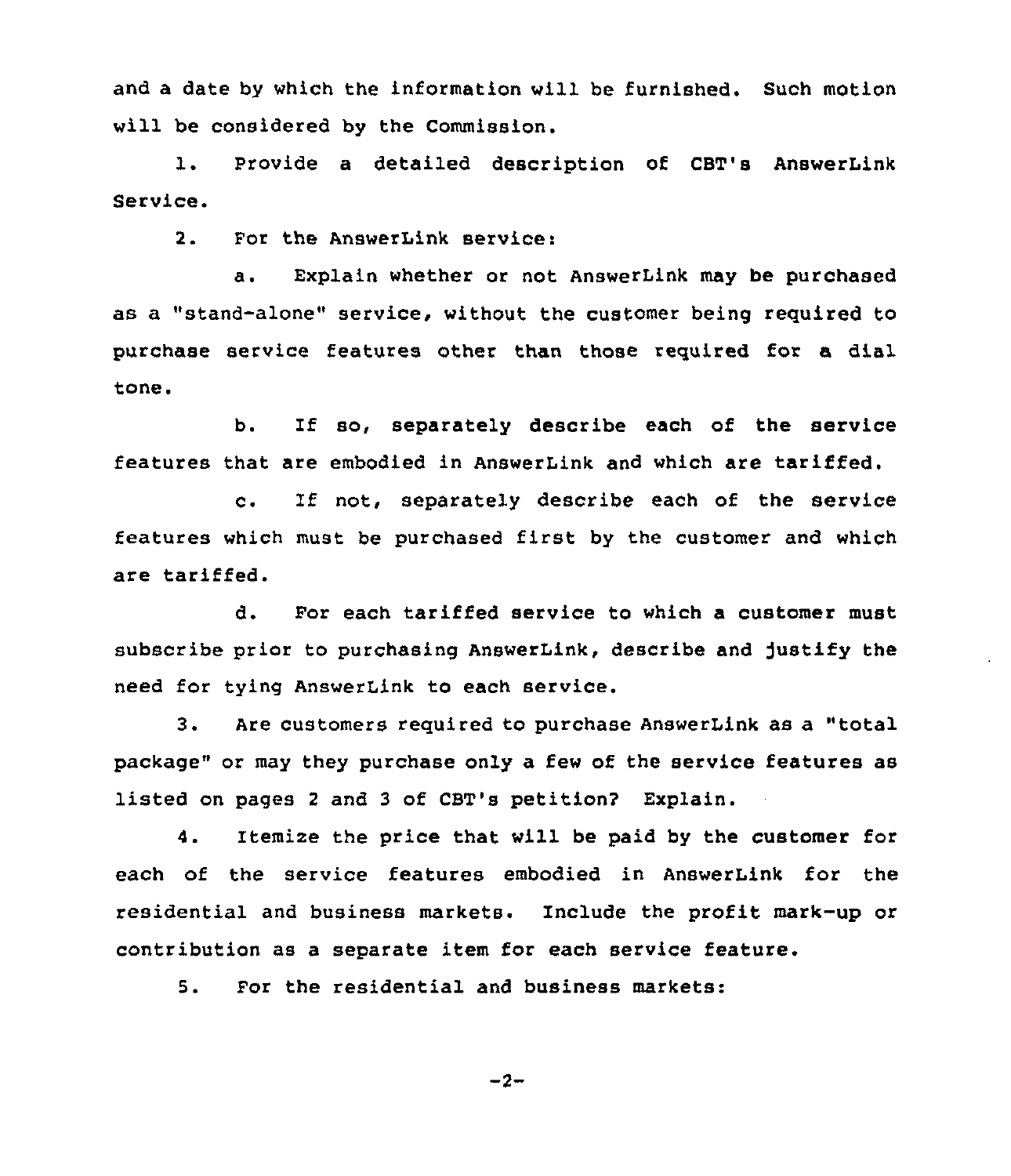a. List all common carriers in territories where CBT seeks to offer AnswerLink which offer central office based services which are functionally equivalent to AnswerLink.

b. List all carriers offering a service functionally equivalent to AnswerLink who must purchase a service or services from CBT to offer their competing service, the services which must be purchased, and their respective prices.

6. Are the prices of services competitors must purchase from CBT identical to the prices CBT's residential and business customers must pay2 For example, is CBT imputing the cost of these services2 Explain.

7. provide detailed diagrams indicating the network routing of a call during an AnswerLink service transaction on both an  $intra-$  and interstate basis (i.e. provide a diagram depicting the interconnection of the voice messaging service equipment with the network in both situations).

8. Identify and describe the additional services required for a competitor to provide a functionally identical voice messaging service (e.g. call forwarding-no answer, call forwardingbusy line, or any other essential services). Are these features individually tariffed for purchase by competitive voice messaging service providers? If so, indicate their respective tariffed rates.

9. Describe the limitations that impede the ability of the network to provide origination information with regard to intraand interstate access for AnswerLink.

$$
-3-
$$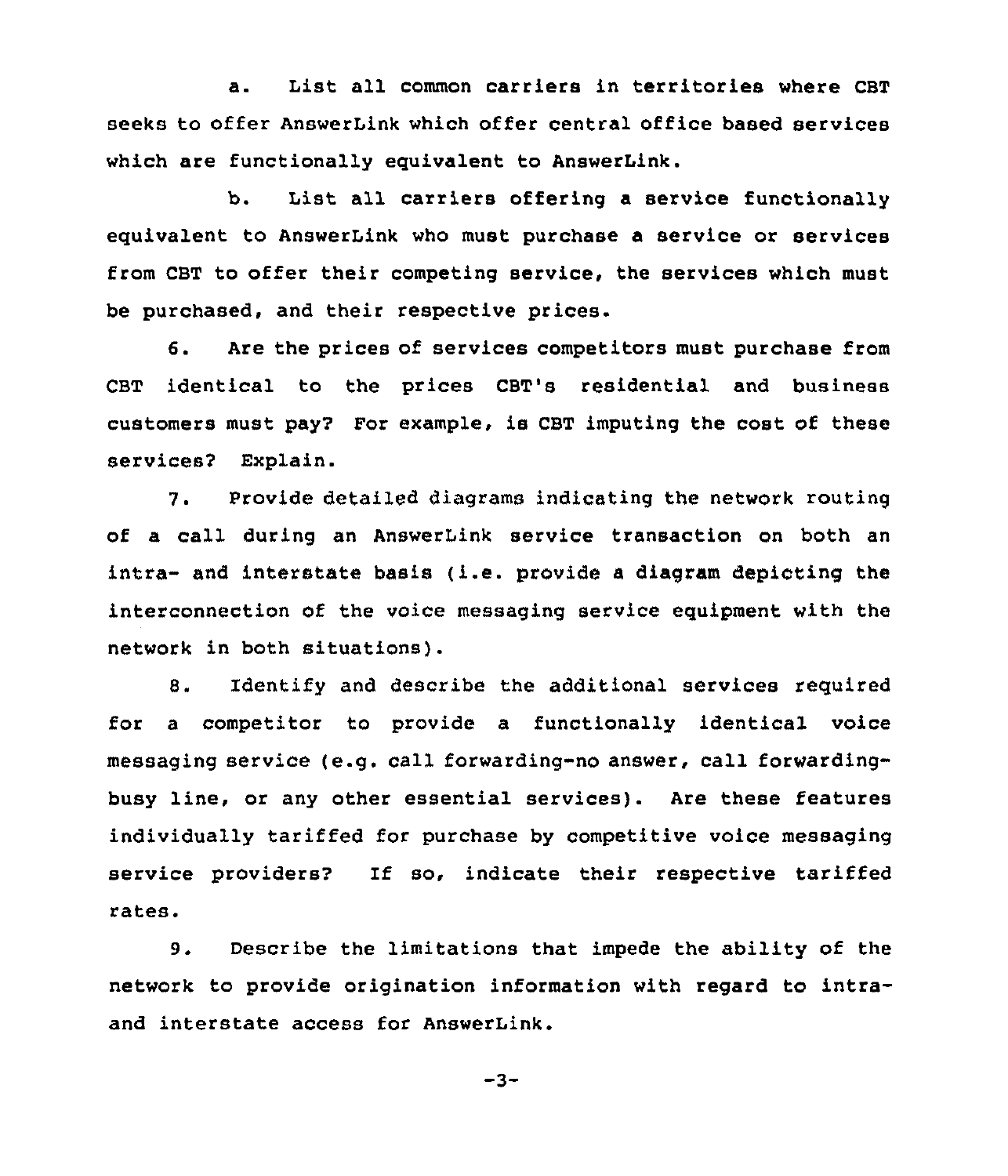10. Identify the physical location of the voice messaging service equipment required for AnswerLink (i.e. will the equipment be located at the central office or maintained at an external location?). Are other voice messaging service providers allowed access and use of this equipment? If so, at what tariffed rates?

11. Will the implementation of Open Network Architecture affect the provision of voice messaging services by competitors' Explain.

12. What is the corporate and contractual relationship between CBT and Cincinnati Bell Directory ("CBD")?

13. Explain why AnswerLink was transferred from CBD to CBT.

14. Under the FCC cost allocation rules, services considered "nonregulated" and their attendant investment and expenses are removed from the regulated accounts of the company before jurisdictional separations are performed. Given this procedure, is there any way that these nonregulated investments and expenses could be brought back into the jurisdictional separations process should this Commission choose to regulate enhanced services at the state level? Explain your answer.

15. Can the expenses and investments associated with AnswerLink be isolated from the expenses and investments of other non-regulated services after they are separated from expenses and investments subsequent to the application of Part 64 cost allocation rules? If yes, provide examples of the application of Part 64 to total company expenses and investments to illustrate the process. If not, explain why.

 $-4-$